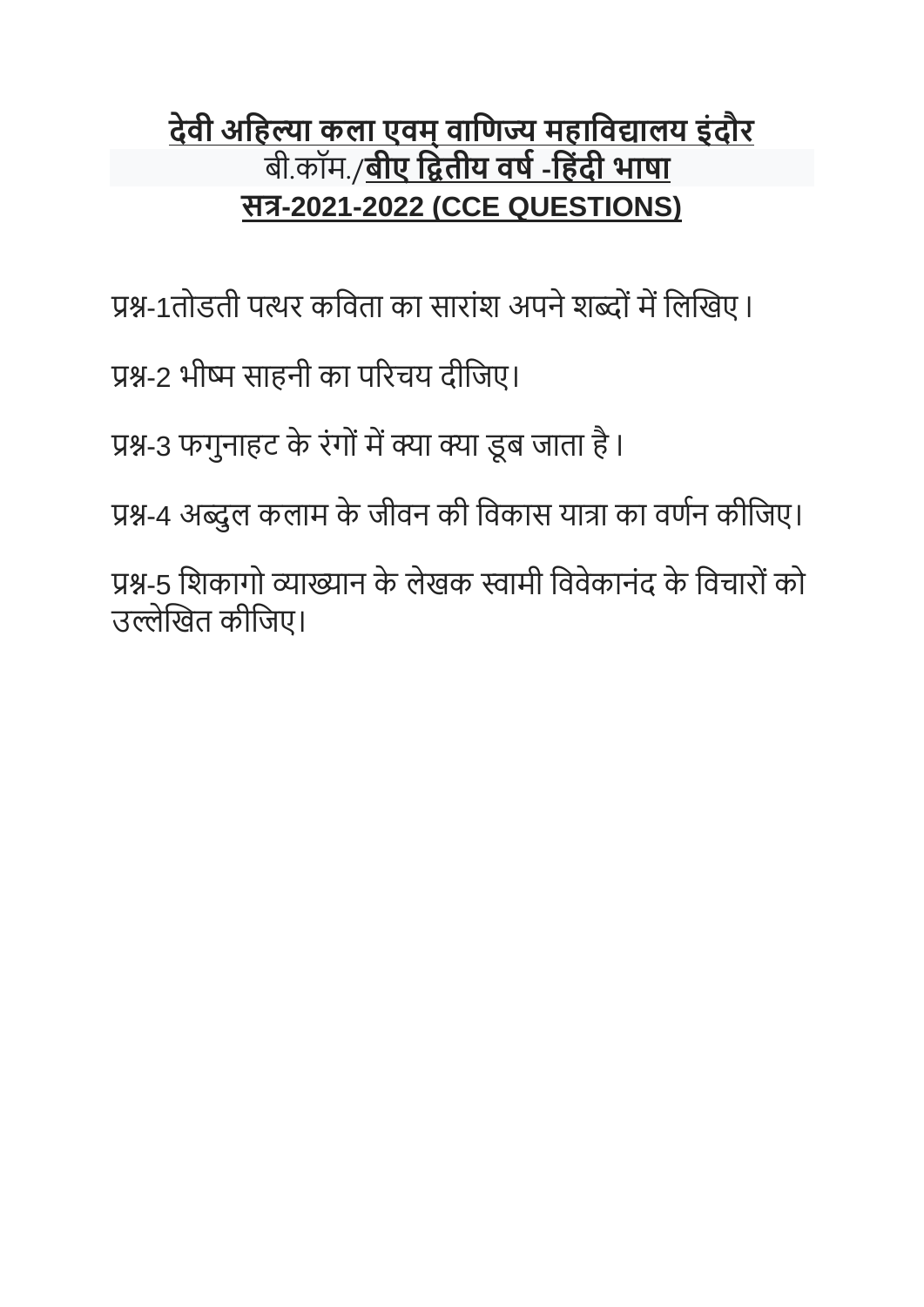# **Devi Ahilya Arts and Commerce College Session-2021-2022 Class-(B.A + B.COM) 2 Year Subject –English language CCE Questions Multiple Choice Question** 1**. What gives colour to the twigs in the Poem.**

- a) Season b) Buds
- c) Local environment d) Plastic leaves

## **2) Who was stung by the scorpion?**

- a) The poet's brother b) The poet's Father
- c) The poet d) The poet's mother
- **3) What did Hamid buy?**
- a) Washer-woman b) Water
- 
- c) Tongs d) Policeman
- **4) Lencho's profession was:**
- a) Cattle rearing b) Farming
- c) Brick making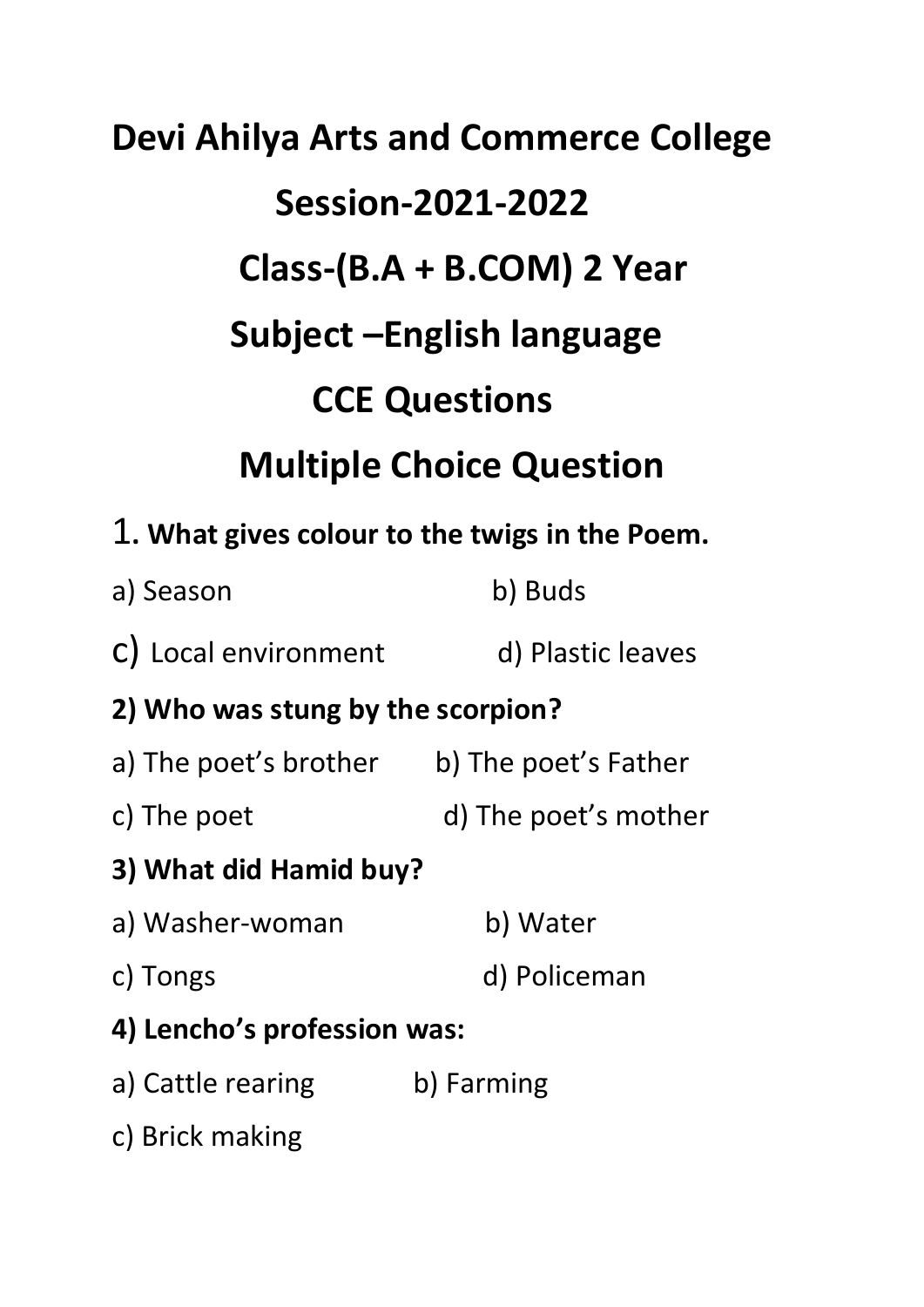# **5) What did Aksinov's wife see?**

- a) A dream b) A lucky sign
- c) A picture d) a flower

## **6) The salary of the writer has been raised to:**

- a) Thirty dollars b) forty dollars
- c) Fifty six dollars d) sixty dollars

## *Short Answer type Questions*

# **2). Answer the following questions in one sentences each.**

I) What does the poet mean by 'Whispering of leaves Would go silent'?

- 2) How did the peasants search for the scorpion?
- 3) What was Hamid thinking while buying the tongs?
- 4) What did lencho hope for?

5) Who did Akisonov meet in the middle of the journey?

6) What mistake did the author make when he wrote the cheque?

#### **3) Write the meanings of the following idioms:**

- a) Blow your own trumpet
- b) To build castles in the air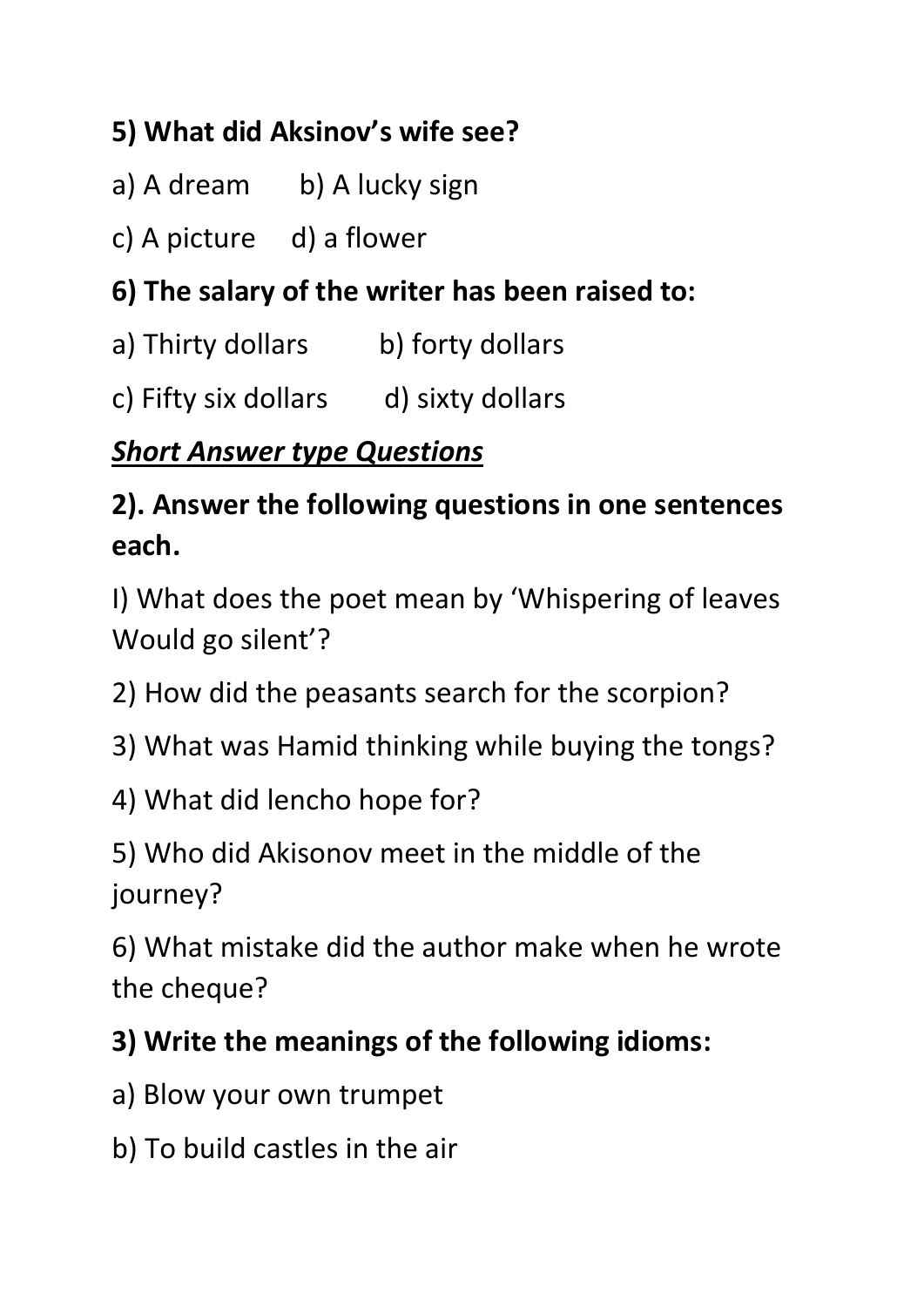# **3) Find out the countable and uncountable nouns in the following sentences:**

a) I don't take sugar in my tea.

b) Honesty is the best policy.

## **3) Fill in the blanks with reflexive pronouns.**

1) I harmed ………….

2) I have bought it for………….

#### **4) Insert a, an or the where necessary.**

1) May is ……….hottest month

2) ………….tiger is ………..protected animal.

# **5) Write essay of about 300 to 350 Words**.

## *Importance of education*

6) Write a letter to a friend inviting him /her to a birthday party.

7) Draft a resume to apply for the post of a CE0.